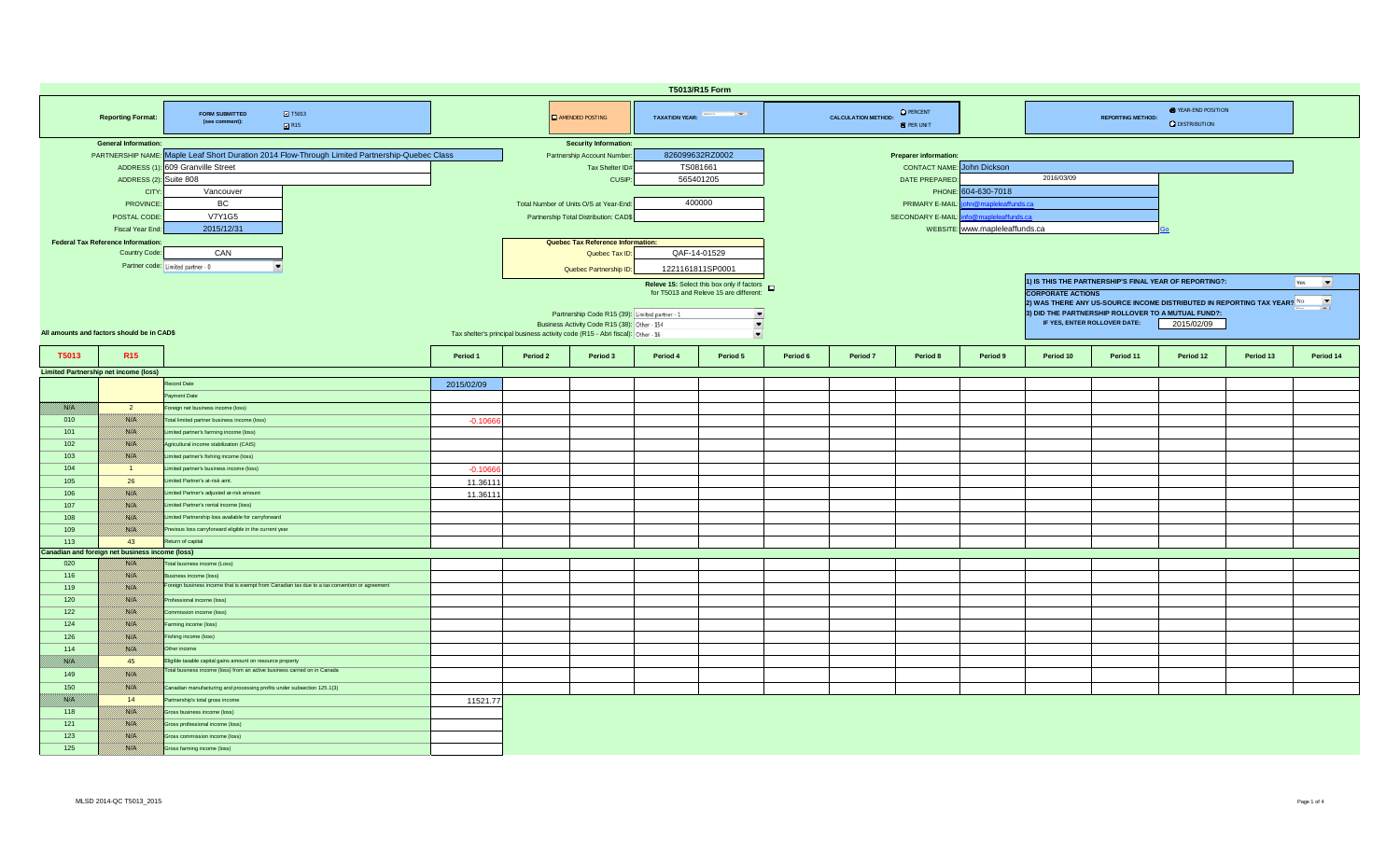| T5013                         | R <sub>15</sub>                                       |                                                                                                 | Period 1 | Period 2 | Period 3 | Period 4 | Period 5 | Period 6 | Period 7 | Period 8 | Period 9 | Period 10 | Period 11 | Period 12 | Period 13 | Period 14 |
|-------------------------------|-------------------------------------------------------|-------------------------------------------------------------------------------------------------|----------|----------|----------|----------|----------|----------|----------|----------|----------|-----------|-----------|-----------|-----------|-----------|
| 127                           |                                                       | Gross fishing income (loss)                                                                     |          |          |          |          |          |          |          |          |          |           |           |           |           |           |
|                               |                                                       | >>> Canadian and foreign net business income (loss) - Jurisdiction Allocation                   |          |          |          |          |          |          |          |          |          |           |           |           |           |           |
| $\overline{\phantom{a}}$      |                                                       |                                                                                                 |          |          |          |          |          |          |          |          |          |           |           |           |           |           |
| $\overline{\phantom{a}}$      |                                                       |                                                                                                 |          |          |          |          |          |          |          |          |          |           |           |           |           |           |
| $\overline{\phantom{a}}$      |                                                       |                                                                                                 |          |          |          |          |          |          |          |          |          |           |           |           |           |           |
| $\blacktriangledown$          |                                                       |                                                                                                 |          |          |          |          |          |          |          |          |          |           |           |           |           |           |
| $\blacktriangledown$          |                                                       |                                                                                                 |          |          |          |          |          |          |          |          |          |           |           |           |           |           |
| $\overline{\phantom{a}}$      |                                                       |                                                                                                 |          |          |          |          |          |          |          |          |          |           |           |           |           |           |
| $\overline{\phantom{a}}$      |                                                       |                                                                                                 |          |          |          |          |          |          |          |          |          |           |           |           |           |           |
|                               | Canadian and foreign investments and carrying charges |                                                                                                 |          |          |          |          |          |          |          |          |          |           |           |           |           |           |
| 110                           | $\overline{\mathbf{3}}$                               | Canadian and foreign net rental income (loss)                                                   |          |          |          |          |          |          |          |          |          |           |           |           |           |           |
| 111                           | $\overline{4}$                                        | Foreign net rental income (loss)                                                                |          |          |          |          |          |          |          |          |          |           |           |           |           |           |
| 112                           | <b>BARA</b>                                           | Foreign net rental income that is exempt from Canadian tax due to a tax convention or agreement |          |          |          |          |          |          |          |          |          |           |           |           |           |           |
| 117                           | <b>BARTA</b>                                          | Gross Canadian and foreign rental income                                                        |          |          |          |          |          |          |          |          |          |           |           |           |           |           |
| 128                           | $\overline{7}$                                        | terest from Canadian sources                                                                    | 0.02880  |          |          |          |          |          |          |          |          |           |           |           |           |           |
| 146                           | $\overline{7}$                                        | Other investment income                                                                         |          |          |          |          |          |          |          |          |          |           |           |           |           |           |
| 129                           | 6B                                                    | Actual amount of dividends (other than eligible dividends)                                      |          |          |          |          |          |          |          |          |          |           |           |           |           |           |
| 132                           | <b>6A</b>                                             | Actual amount of eligible dividends                                                             |          |          |          |          |          |          |          |          |          |           |           |           |           |           |
| 135                           | 8                                                     | Foreign dividend and interest income                                                            |          |          |          |          |          |          |          |          |          |           |           |           |           |           |
| 137                           | 13                                                    | Business investment loss                                                                        |          |          |          |          |          |          |          |          |          |           |           |           |           |           |
| 145                           | 15B                                                   | Dividend rental arrangement compensation payments                                               |          |          |          |          |          |          |          |          |          |           |           |           |           |           |
| 210                           | <b>15A</b>                                            | Total carrying charges                                                                          |          |          |          |          |          |          |          |          |          |           |           |           |           |           |
|                               |                                                       | >>> Canadian and foreign investments and carrying charges - Jurisdiction allocation             |          |          |          |          |          |          |          |          |          |           |           |           |           |           |
| $\blacktriangledown$          |                                                       |                                                                                                 |          |          |          |          |          |          |          |          |          |           |           |           |           |           |
| $\overline{\phantom{a}}$      |                                                       |                                                                                                 |          |          |          |          |          |          |          |          |          |           |           |           |           |           |
| $\overline{\phantom{a}}$      |                                                       |                                                                                                 |          |          |          |          |          |          |          |          |          |           |           |           |           |           |
| $\overline{\phantom{a}}$      |                                                       |                                                                                                 |          |          |          |          |          |          |          |          |          |           |           |           |           |           |
| $\blacktriangledown$          |                                                       |                                                                                                 |          |          |          |          |          |          |          |          |          |           |           |           |           |           |
| $\overline{\phantom{a}}$      |                                                       |                                                                                                 |          |          |          |          |          |          |          |          |          |           |           |           |           |           |
| Other amounts and information |                                                       |                                                                                                 |          |          |          |          |          |          |          |          |          |           |           |           |           |           |
| 030                           | <b>BATH</b>                                           | Total capital gain (loss)                                                                       | 2.37258  |          |          |          |          |          |          |          |          |           |           |           |           |           |
| 151                           | 10 <sup>°</sup>                                       | Capital gains (losses) [R15: used to calculate the deduction]                                   |          |          |          |          |          |          |          |          |          |           |           |           |           |           |
| 151                           | 12                                                    | Capital gains (losses) [R15: not used to calculate the deduction]                               | 2.37258  |          |          |          |          |          |          |          |          |           |           |           |           |           |
| 159                           | 11                                                    | Capital gains reserve                                                                           |          |          |          |          |          |          |          |          |          |           |           |           |           |           |
| 040                           | 5 <sub>5</sub>                                        | Capital cost allowance                                                                          |          |          |          |          |          |          |          |          |          |           |           |           |           |           |
| <u> Birliy</u>                | 9                                                     | Patronage dividends from a cooperative                                                          |          |          |          |          |          |          |          |          |          |           |           |           |           |           |
| <u> Birth</u>                 | 16                                                    | Quebec income tax withheld at source                                                            |          |          |          |          |          |          |          |          |          |           |           |           |           |           |
| <u> British</u>               | 34                                                    | R15: Exploration expenses - Northern Quebec                                                     |          |          |          |          |          |          |          |          |          |           |           |           |           |           |
| <u> Birth</u>                 | 21B                                                   | westment tax credit (R15 only: Other Property)                                                  |          |          |          |          |          |          |          |          |          |           |           |           |           |           |
| <u>filman</u>                 | 24A                                                   | Member Corp's share of debt                                                                     |          |          |          |          |          |          |          |          |          |           |           |           |           |           |
| BANG K                        | 24B                                                   | Member Corp's share of qualified property                                                       |          |          |          |          |          |          |          |          |          |           |           |           |           |           |
| //www                         | <b>24C</b>                                            | Member Corp's share of total assets                                                             |          |          |          |          |          |          |          |          |          |           |           |           |           |           |
| film ann a                    | 27                                                    | Limited Partnership Loss                                                                        |          |          |          |          |          |          |          |          |          |           |           |           |           |           |
| Birth M                       | 32                                                    | Exploration exp. Incurred in Quebec                                                             |          |          |          |          |          |          |          |          |          |           |           |           |           |           |
| <u> British</u>               | 33                                                    | Surface mining/oil&gas exploration exp. in Quebec                                               |          |          |          |          |          |          |          |          |          |           |           |           |           |           |
| <u>filman</u>                 | $35 - 28$                                             | Amt. Of assistance corresponding to exp. Reported in 28 on R15                                  |          |          |          |          |          |          |          |          |          |           |           |           |           |           |
| //www                         | $35 - 29$                                             | Amt. Of assistance corresponding to exp. Reported in 30 on R15                                  |          |          |          |          |          |          |          |          |          |           |           |           |           |           |
| <u> British</u>               | $35 - 30$                                             | Amt. Of assistance corresponding to exp. Reported in 32 on R15                                  |          |          |          |          |          |          |          |          |          |           |           |           |           |           |
| <u> Birth</u>                 | $35 - 32$                                             | Amt. Of assistance corresponding to exp. Reported in 33 on R15                                  |          |          |          |          |          |          |          |          |          |           |           |           |           |           |
| 1860 B                        | $35 - 33$                                             | Amt. Of assistance corresponding to exp. Reported in 33 on R15                                  |          |          |          |          |          |          |          |          |          |           |           |           |           |           |
| <u> British</u>               | $35 - 34$                                             | Research amt. of assistance corresponding to exp. Reported in 34 on R15                         |          |          |          |          |          |          |          |          |          |           |           |           |           |           |
| //www                         | 42                                                    | Percentage of business carried on in Quebec by the partnership                                  |          |          |          |          |          |          |          |          |          |           |           |           |           |           |
| 171                           | 17                                                    | Foreign tax paid on non-business income                                                         |          |          |          |          |          |          |          |          |          |           |           |           |           |           |
| 172                           | 18                                                    | Foreign tax paid on business income                                                             |          |          |          |          |          |          |          |          |          |           |           |           |           |           |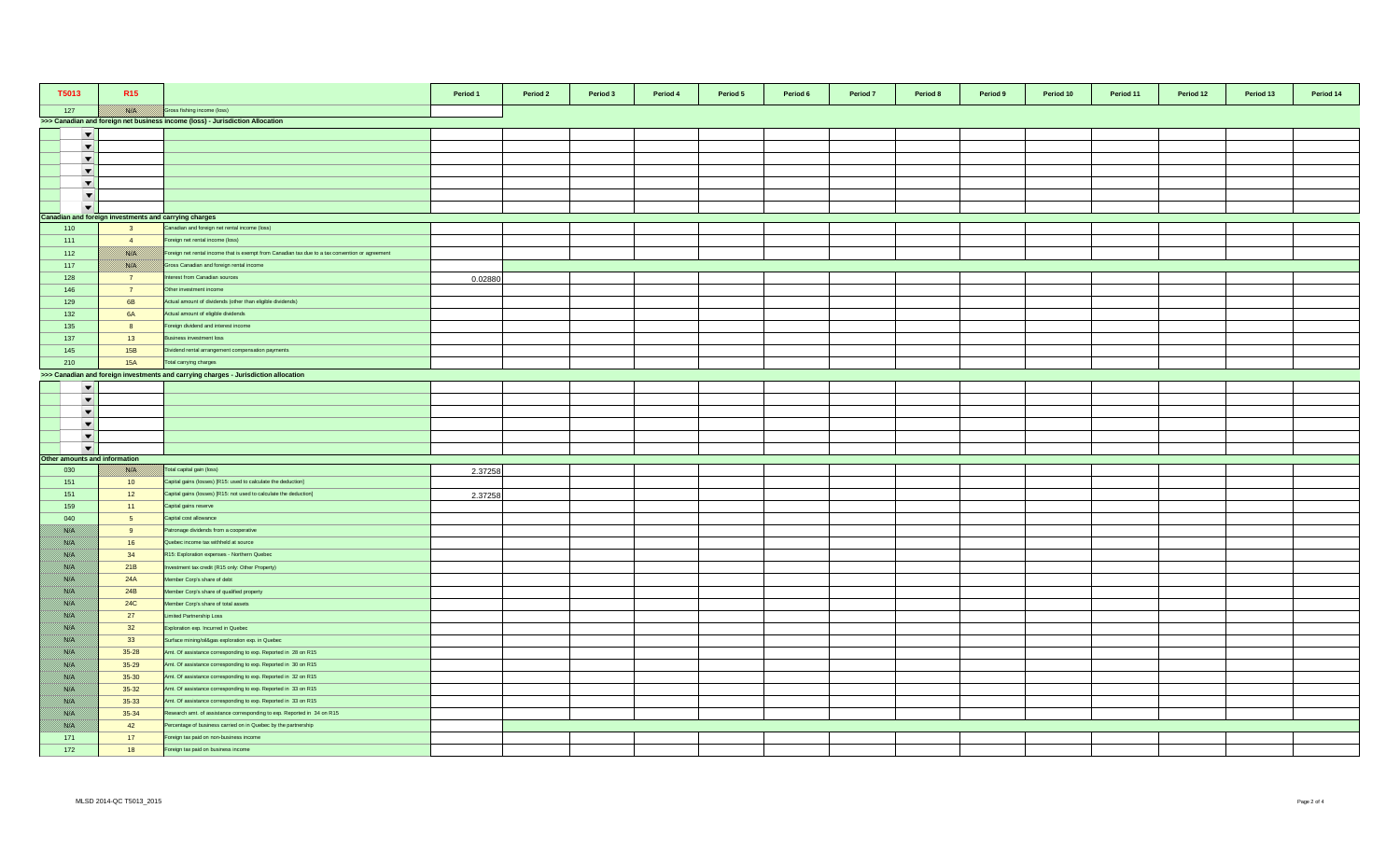| T5013                          | R <sub>15</sub> |                                                                       | Period 1 | Period 2 | Period 3 | Period 4 | Period 5 | Period 6 | Period 7 | Period 8 | Period 9 | Period 10 | Period 11 | Period 12 | Period 13 | Period 14 |
|--------------------------------|-----------------|-----------------------------------------------------------------------|----------|----------|----------|----------|----------|----------|----------|----------|----------|-----------|-----------|-----------|-----------|-----------|
| 173                            | 28              | Cdn Exploration Expenses (CEE)                                        |          |          |          |          |          |          |          |          |          |           |           |           |           |           |
| 174                            | 29              | Cdn Development expenses (CDE)                                        |          |          |          |          |          |          |          |          |          |           |           |           |           |           |
| 175                            | 30 <sup>°</sup> | Cdn Oil and gas property exp (COPGE)                                  |          |          |          |          |          |          |          |          |          |           |           |           |           |           |
| 176                            | 31              | Foreign exploration and development expenses (FEDE)                   |          |          |          |          |          |          |          |          |          |           |           |           |           |           |
| 182                            | 19              | Eligible amount of charitable donations                               |          |          |          |          |          |          |          |          |          |           |           |           |           |           |
| 183                            | 20              | Eligible amount of cultural and ecological gifts                      |          |          |          |          |          |          |          |          |          |           |           |           |           |           |
|                                |                 | >>> Other amounts and information - Jurisdiction allocation           |          |          |          |          |          |          |          |          |          |           |           |           |           |           |
| $\overline{\phantom{a}}$       |                 |                                                                       |          |          |          |          |          |          |          |          |          |           |           |           |           |           |
| $\overline{\phantom{a}}$       |                 |                                                                       |          |          |          |          |          |          |          |          |          |           |           |           |           |           |
| $\overline{\phantom{a}}$       |                 |                                                                       |          |          |          |          |          |          |          |          |          |           |           |           |           |           |
| $\overline{\phantom{a}}$       |                 |                                                                       |          |          |          |          |          |          |          |          |          |           |           |           |           |           |
| $\overline{\phantom{a}}$       |                 |                                                                       |          |          |          |          |          |          |          |          |          |           |           |           |           |           |
| $\overline{\phantom{a}}$       |                 |                                                                       |          |          |          |          |          |          |          |          |          |           |           |           |           |           |
| $\overline{\phantom{a}}$       |                 |                                                                       |          |          |          |          |          |          |          |          |          |           |           |           |           |           |
| $\overline{\phantom{a}}$       |                 |                                                                       |          |          |          |          |          |          |          |          |          |           |           |           |           |           |
| $\blacktriangledown$           |                 |                                                                       |          |          |          |          |          |          |          |          |          |           |           |           |           |           |
|                                |                 | Renounced Canadian exploration and development expenses               |          |          |          |          |          |          |          |          |          |           |           |           |           |           |
| 190                            | 60              | Cdn exploration expense - renunciation                                |          |          |          |          |          |          |          |          |          |           |           |           |           |           |
| 191                            | 61              | Cdn development expense - renunciation                                |          |          |          |          |          |          |          |          |          |           |           |           |           |           |
| 192                            | <u> Karlin</u>  | Cdn exploration expense - assistance                                  |          |          |          |          |          |          |          |          |          |           |           |           |           |           |
| 193                            |                 | Cdn development expense - assistance                                  |          |          |          |          |          |          |          |          |          |           |           |           |           |           |
| 196                            |                 | Reduction - Portion subject int. free                                 |          |          |          |          |          |          |          |          |          |           |           |           |           |           |
| 194                            |                 | Amount - Exp qualifying for ITC                                       |          |          |          |          |          |          |          |          |          |           |           |           |           |           |
| 195                            | <u> ISSUS I</u> | mount - Portion subject int. free                                     |          |          |          |          |          |          |          |          |          |           |           |           |           |           |
| 197                            | <u> Karlin</u>  | BC - Expenses - Tax Credit                                            |          |          |          |          |          |          |          |          |          |           |           |           |           |           |
| 198                            |                 | SK - Expenses - Tax Credit                                            |          |          |          |          |          |          |          |          |          |           |           |           |           |           |
| 199                            |                 | MB - Expenses - Tax Credit                                            |          |          |          |          |          |          |          |          |          |           |           |           |           |           |
| 200                            | USSA S          | ON - Expenses - Tax Credit                                            |          |          |          |          |          |          |          |          |          |           |           |           |           |           |
| film an                        | 62              | Quebec Exploration Expense                                            |          |          |          |          |          |          |          |          |          |           |           |           |           |           |
| <u> Birth I</u>                | 63              | Quebec surface mining exploration or oil and gas exploration expenses |          |          |          |          |          |          |          |          |          |           |           |           |           |           |
| <u> British</u>                | 64              | Exploration expenses - Northern Quebec                                |          |          |          |          |          |          |          |          |          |           |           |           |           |           |
| <u> Wissels I</u>              | 65              | Security issues expenses                                              |          |          |          |          |          |          |          |          |          |           |           |           |           |           |
| 78. S                          | 66-60           | Amt. of assistance corresponding to exp. reported in 60               |          |          |          |          |          |          |          |          |          |           |           |           |           |           |
| film an                        | 66-61           | Amt. of assistance corresponding to exp. reported in 61               |          |          |          |          |          |          |          |          |          |           |           |           |           |           |
| <u>filman</u>                  | 66-62           | Amt. of assistance corresponding to exp. reported in 62               |          |          |          |          |          |          |          |          |          |           |           |           |           |           |
| <u> Biblioth</u>               | 66-63           | Amt. of assistance corresponding to exp. reported in 63               |          |          |          |          |          |          |          |          |          |           |           |           |           |           |
|                                | 66-64           | Amt. of assistance corresponding to exp. reported in 64               |          |          |          |          |          |          |          |          |          |           |           |           |           |           |
| <b>Tax Shelter Information</b> |                 |                                                                       |          |          |          |          |          |          |          |          |          |           |           |           |           |           |
| 201                            | 50              | lumber of units acquired                                              |          |          |          |          |          |          |          |          |          |           |           |           |           |           |
| 202                            | 51              | Cost per unit                                                         | 25.00000 |          |          |          |          |          |          |          |          |           |           |           |           |           |
| 203                            | 52              | Total cost of units                                                   |          |          |          |          |          |          |          |          |          |           |           |           |           |           |
|                                | 53              | imited-recourse amounts                                               |          |          |          |          |          |          |          |          |          |           |           |           |           |           |
|                                | 54              | At-risk adjustment                                                    |          |          |          |          |          |          |          |          |          |           |           |           |           |           |
| 204                            | 55              | Other indirect reductions                                             |          |          |          |          |          |          |          |          |          |           |           |           |           |           |
|                                |                 | >>T5013 Other Information Boxes with no calculation - text and dates  |          |          |          |          |          |          |          |          |          |           |           |           |           |           |
| $\blacktriangledown$           |                 |                                                                       |          |          |          |          |          |          |          |          |          |           |           |           |           |           |
| $\blacktriangledown$           | film an         |                                                                       |          |          |          |          |          |          |          |          |          |           |           |           |           |           |